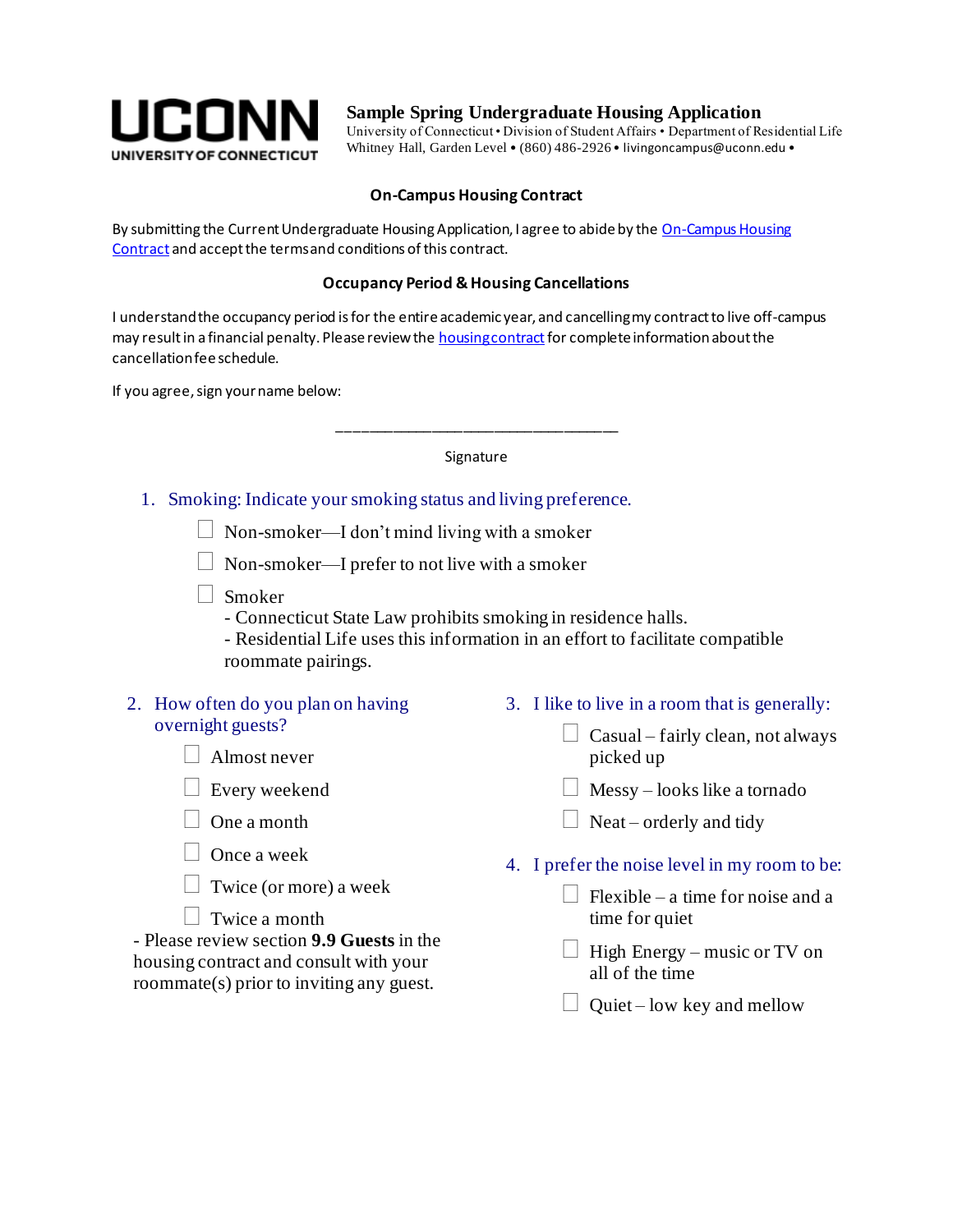- 5. When studying in my room, I generally prefer:
	- $\Box$  Quiet location by myself

 $\Box$  To study alone with background music or TV

- $\Box$  To study with another person
- 6. The best way to approach me about an issue would be:
	- $\Box$  Schedule a meeting and talk at that time
	- $\Box$  Send me a message
	- $\Box$  Tell me face to face right away

# 7. Most buildings are co-ed by floor. What type of hall do you prefer to live in?

- $\Box$  Co-ed floor (co-ed building)
- $\Box$  Single sex building (female only)
- $\Box$  Single-sex floor (co-ed building)
- $\Box$  N/A

#### 8. Gender Identification

Please indicate the gender with which you most closely identify if it is different from your legal sex. Staff may contact you to determine if alternative arrangements need to be made.

9. Cell Phone Number (US Domestic Phone Numbers Only):



## 10.Cell Phone Provider/Company

- Used to send occasional text messages
- Standard messaging rates apply.
	- $\Box$  Alltel AT&T Boost Consumer Cellular Cricket MetroPCS Nextel  $\Box$  Republic Wireless Simple Mobile □ Sprint □ Straight Talk  $\Box$ Ting □ T-Mobile US Cellular
	- Verizon
	- Virgin Mobile USA
- 11.If your cell phone carrier is not on the list, please indicate the company so we can work with our software vendor to add it to our list.



#### 12. Opt out of Text Messages -Indicate "Yes" to opt out of text

messages from Residential Life.

- Yes
- $\vert$  No